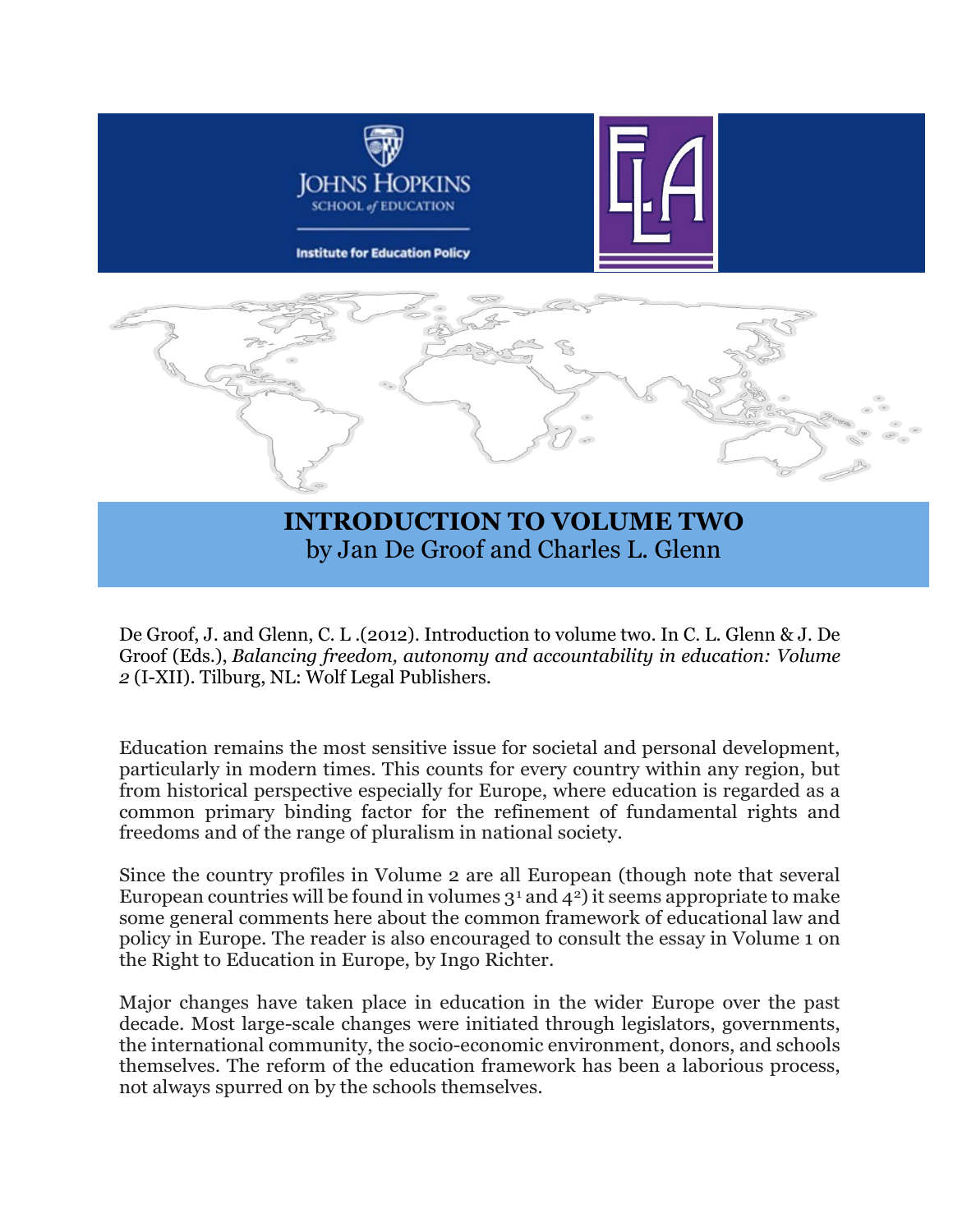It is interesting to note that the way in which education has diversified in Europe has varied widely from one country to another. Although there is no need of an 'Europewide model' and there always will be more systems of education than countries in Europe, these tendencies need *common and coherent legal approaches*, contributing to the (already existing voluntary) convergence and internationalization within the European Union (EU) and the Council of Europe region. National legal systems are fully separate (in terms of public law) from one another, and are interconnected by means of another type of legal system, public international law, which is based on the equal sovereignty of its original subjects, i.e. the States.

Education has been brought under the influence of the EU by the European Court of Justice (ECJ). The argument was at first that education was preparation for the labour market. For this reason, it was considered to fall under the four freedoms of the internal market. The Court has now also chosen *the citizen* as the starting point for its jurisprudence. By taking the European citizen as the new basis of the jurisprudence, the Court has implicitly begun thinking in terms of a European system of education.

The *Treaty of European Union* (1992) included education as one of the policies of the Community in order to help it "meet its severely amended and extended objectives". Art. 3(q) stipulates that the EU shall deliver a "contribution to education and training of quality" and the Treaty introduces consequently the art. 165 and 166 (ex art. 149 and 150):

Article 165 (ex Article 149 TEC)

- 1. The Union shall contribute to the development of quality education by encouraging cooperation between Member States and, if necessary, by supporting and supplementing their action, while fully respecting the responsibility of the Member States for the content of teaching and the organisation of education systems and their cultural and linguistic diversity. The Union shall contribute to the promotion of European sporting issues, while taking account of the specific nature of sport, its structures based on voluntary activity and its social and educational function.
- 2. Union action shall be aimed at:
	- developing the European dimension in education, particularly through the teaching and dissemination of the languages of the Member States,
	- encouraging mobility of students and teachers, by encouraging inter alia, the academic recognition of diplomas and periods of study,
	- promoting cooperation between educational establishments,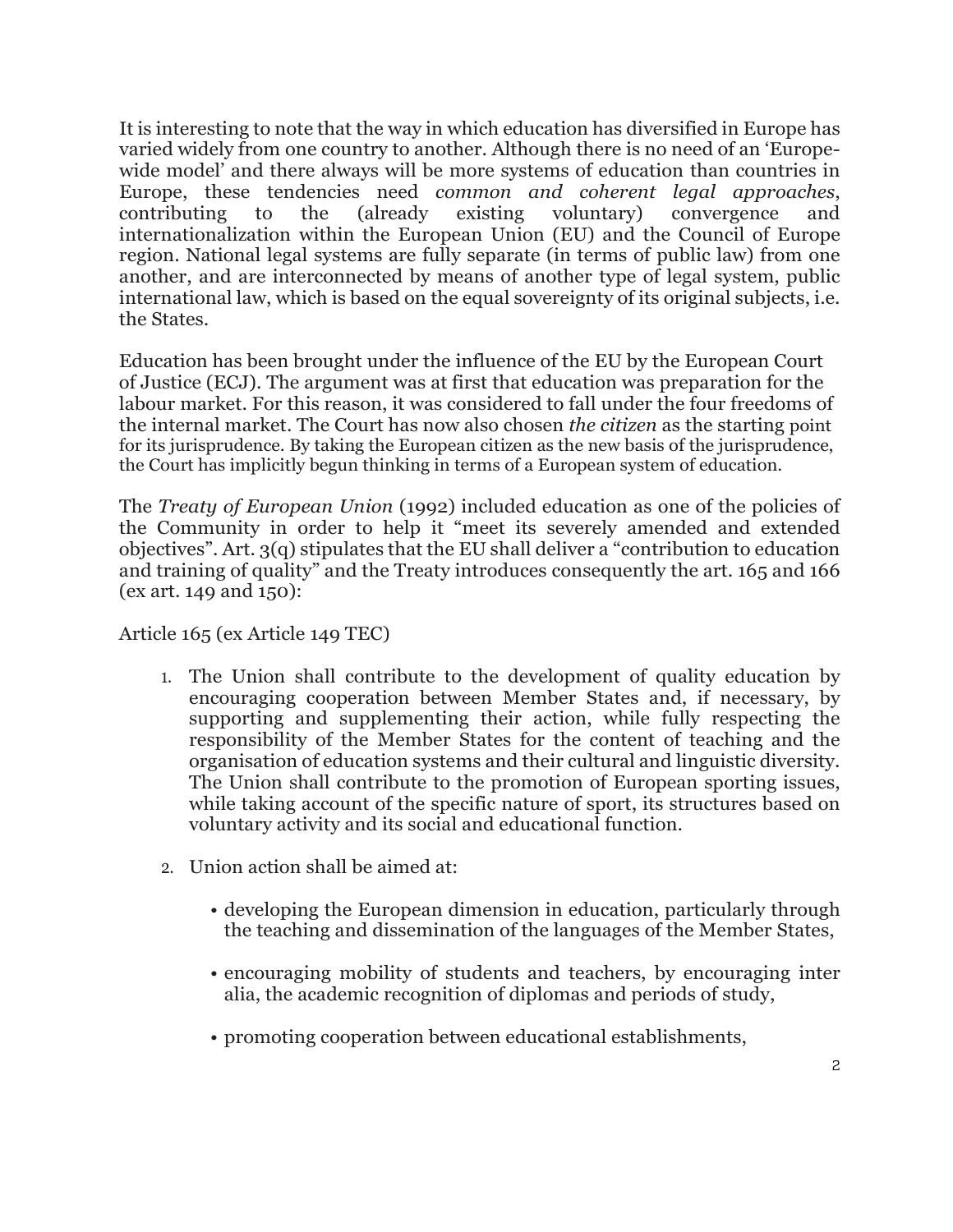- developing exchanges of information and experience on issues common to the education systems of the Member States,
- encouraging the development of youth exchanges and of exchanges of socio- educational instructors, and encouraging the participation of young people in democratic life in Europe,
- encouraging the development of distance education,
- developing the European dimension in sport, by promoting fairness and openness in sporting competitions and cooperation between bodies responsible for sports, and by protecting the physical and moral integrity of sportsmen and sportswomen, especially the youngest sportsmen and sportswomen.
- 3. The Union and the Member States shall foster cooperation with third countries and the competent international organisations in the field of education and sport, in particular the Council of Europe.
- 4. In order to contribute to the achievement of the objectives referred to in this Article:
	- the European Parliament and the Council, acting in accordance with the ordinary legislative procedure, after consulting the Economic and Social Committee and the Committee of the Regions, shall adopt incentive measures, excluding any harmonisation of the laws and regulations of the Member States,EN C 83/120 Official Journal of the European Union 30.3.2010
	- the Council, on a proposal from the Commission, shall adopt recommendations

Article 166 (ex Article 150 TEC)

- 1. The Union shall implement a vocational training policy which shall support and supplement the action of the Member States, while fully respecting the responsibility of the Member States for the content and organisation of vocational training.
- 2. Union action shall aim to:
	- facilitate adaptation to industrial changes, in particular through vocational training and retraining,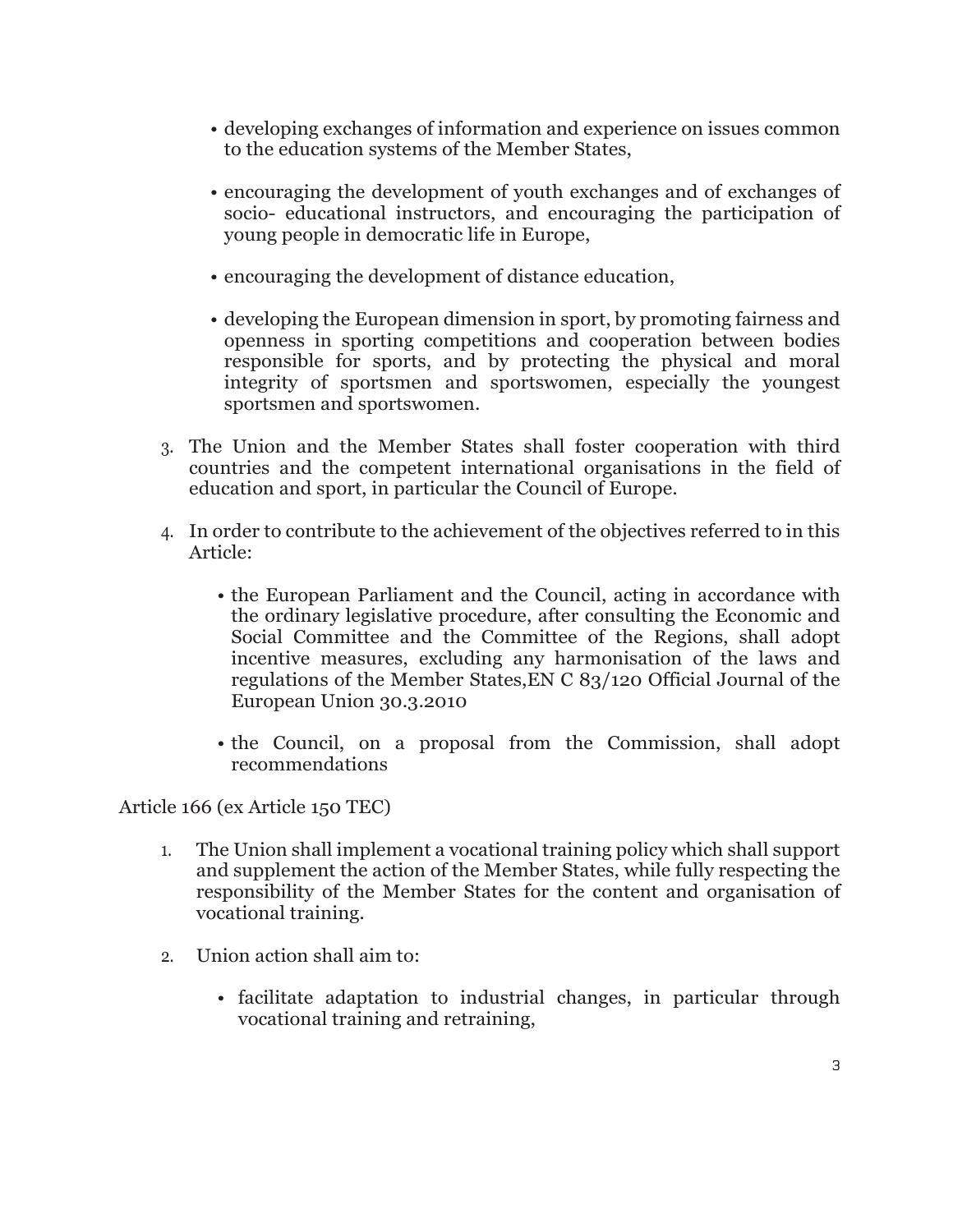- improve initial and continuing vocational training in order to facilitate vocational integration and reintegration into the labour market,
- facilitate access to vocational training and encourage mobility of instructors and trainees and particularly young people,
- stimulate cooperation on training between educational or training establishments and firms,
- develop exchanges of information and experience on issues common to the training systems of the Member States.
- 3. The Union and the Member States shall foster cooperation with third countries and the competent international organisations in the sphere of vocational training.
- 4. The European Parliament and the Council, acting in accordance with the ordinary legislative procedure and after consulting the Economic and Social Committee and the Committee of the Regions, shall adopt measures to contribute to the achievement of the objectives referred to in this Article, excluding any harmonisation of the laws and regulations of the Member States, and the Council, on a proposal from the Commission, shall adopt recommendations."

As a result of the expansive interpretation by the ECJ of the concept *'professional training*', positively mentioned in the EC Treaty, '*education*' is part of the Community arena, as a consequence of the application of the non-discrimination principle of Member State subjects regarding access to education and of the principle of free movement. In a sense, articles 165 and 166 are the reflection of the series of European programmes that had been developed by the Community before the Union expressly included education, professional training and culture as a community objective – albeit within the framework of an application of the subsidiarity principle.[3](#page-12-2)

The Union's sphere of action increased continually, although it was the result of a voluntary system, of incentive measures, and of competition. While the original distrust that originally accompanied the creation of art. 1 of the second European Convention on Human Rights (ECHR) Protocol started to wane,<sup>[4](#page-12-3)</sup> there grew a sense that the European dimension had a positive influence on the national education system.

The focus within Europe on diversity referring to the national educational system and as a consequence of the Member States' *exclusive* competence – unlike in the field of 'research', which has become an area of shared competence – and the variety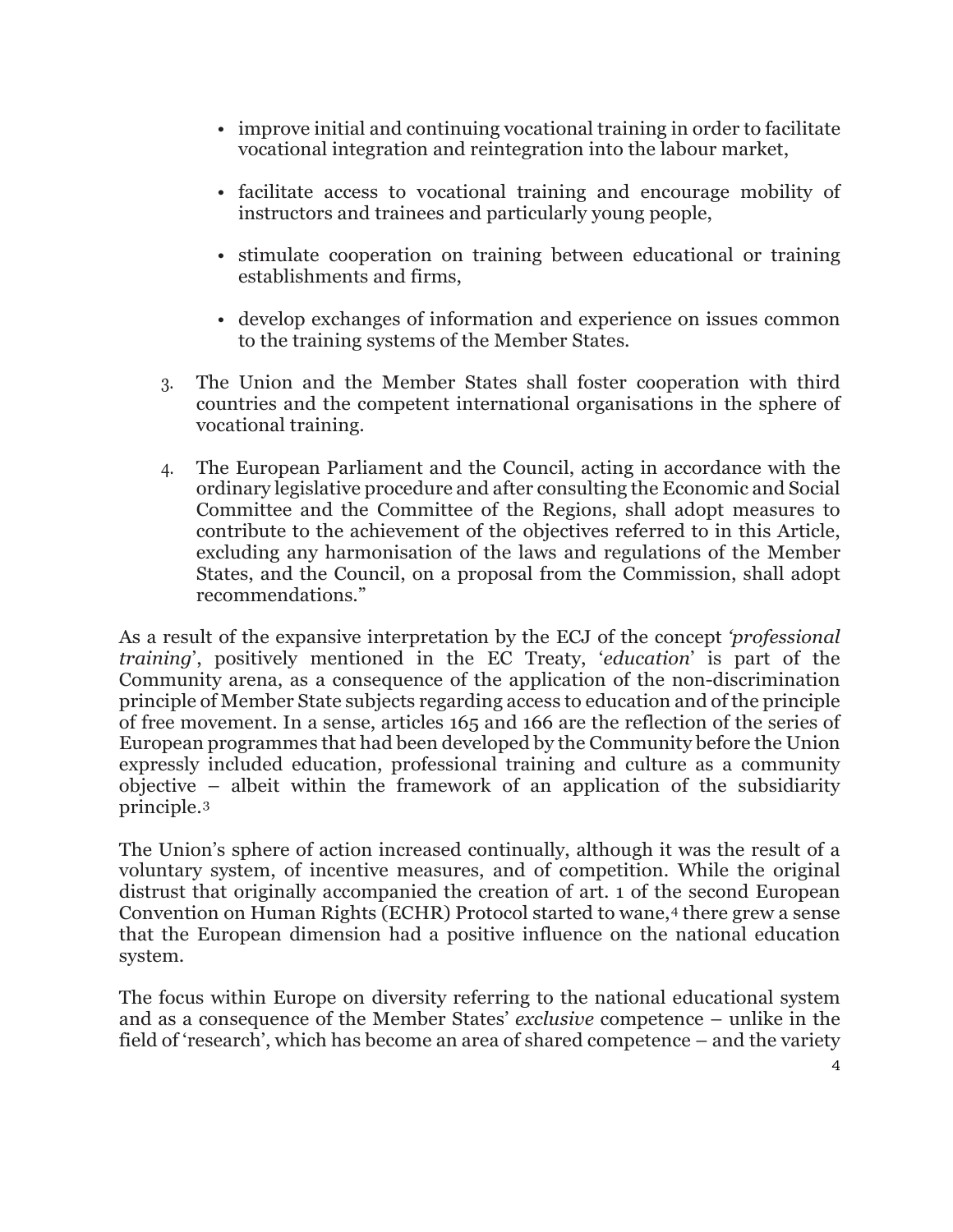of language and culture, are continuously repeated as being the guiding principles, also in the field of quality assurance. However, the 'complementary role of the Union' in educational matters continues to be stressed in the European Parliament, whether a further mutual sharing of responsibilities between the Union and the Member States depends on the specific measures in accordance with the relevant community educational programme. As yet there is no detailed common European policy but on the other hand the *loyalty requirement* in respect of Europe will constantly question the national administration.

Even though the right to education "*is calling by its very nature for regulation by the State, regulation which may vary in time and place according to the needs and resources of the community and of individuals*" - according to the ECHR[5](#page-12-4) - the conformity of national law to EU and ECHR[6](#page-12-5) will have to be carefully checked in future. Here the interpretation will be considered of the basic rights as 'general principles of Community Law', where these rights arise from Art. 6 (ex art. F) of the *Maastricht Treaty[7](#page-12-6)* arising from the 'common constitutional traditions of the Member States', albeit within the (educational) competence of the Union.[8](#page-12-7)

In view of the 'complexity of (national) educational law' and despite the fact that the sphere of activity of the European Union with respect to education was regarded with suspicion, there was a growing realization that no Member State (party to the respective Conventions) could allow itself to (continue) to be isolated.

The Community educational space demands a common educational policy and must be supported by the same principles of law, leading to coherent regulation.

It can be argued that European practice correctly must lead to 'harmonisation', used in his correct legal definition and meaning 'coordination' – but not 'unification'. '*Harmonisation'* refers to the integration process that does *not* lead to the creation of uniform law, but rather to the creation of common goal, which leaves room for divergent specification.

The overall significance of the common constitutional principles, throughout Europe, was stressed by law and policy Europe wide, - although not in any uniform way.

These legal principles, common to the countries, include the *responsibility and neutrality* of the State, the *freedom to establish non-governmental schools* and the existence of a *plurality of schools and pluralism within the education system, subsidization of non-governmental schools* within the national legal (and quality) norm so that freedom of education is not an empty notion, *freedom to choose a school* according to one's conviction and the *equivalence of the diploma* delivered by state or non-state schools. Freedom of education is further refined through several (quasi-)constitutional rights, a.o. the right to found the school character on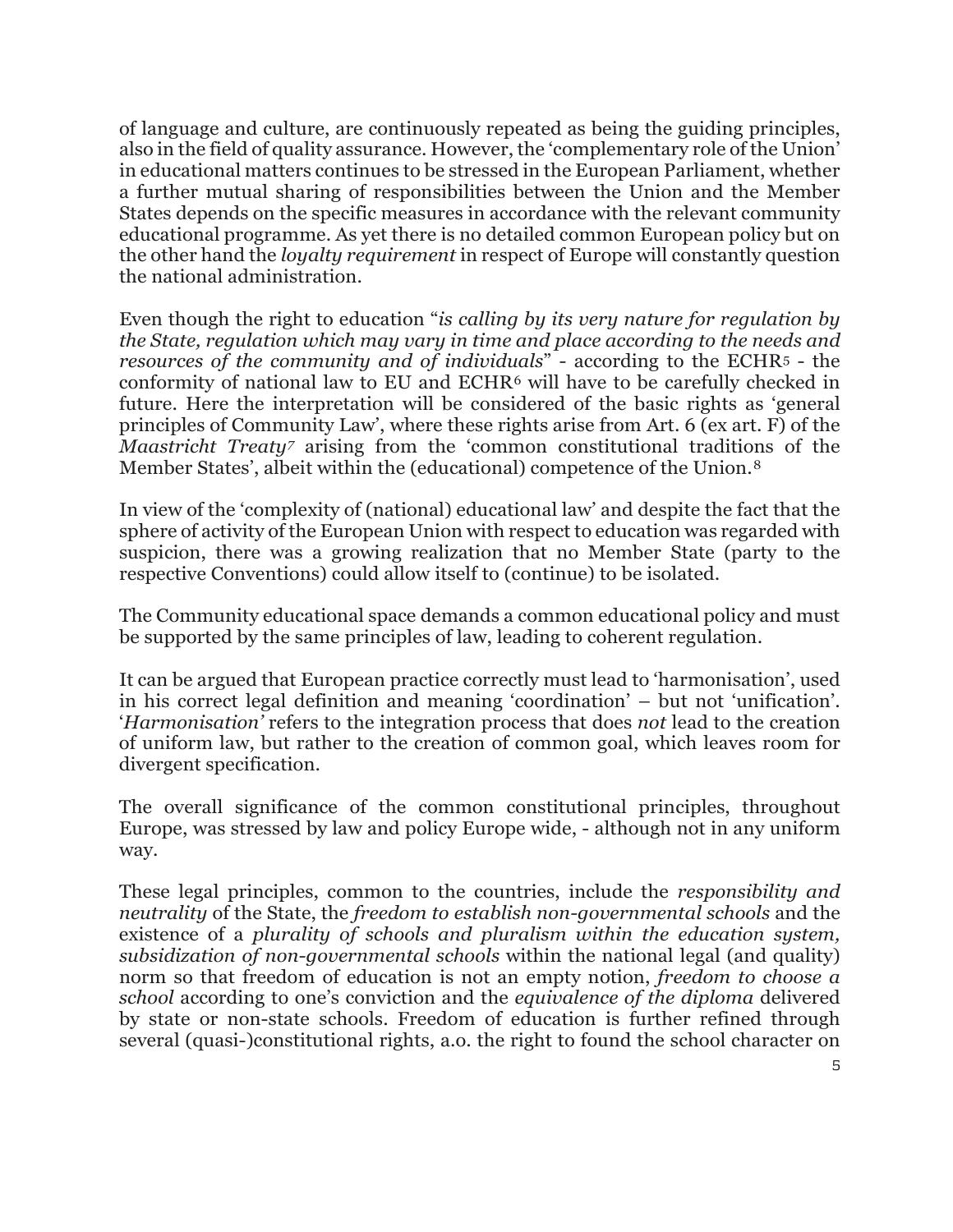a specific ideological, philosophical or religious ethos, the right to select pupils and teachers, the right of pedagogical concept, methodology and didactics, freedom to conceive the curriculum,…

National and international jurisprudence will articulate these fundamental rights, balancing responsibilities of the parents and children *versus* the State.

Art. 14 of the *Charter of Fundamental Rights of the European Union* guaranteed the co- existence of the individual education rights and the "freedom to found educational establishments with due respect for democratic principles and the right of the parents to ensure the education and teaching of their children in conformity with their religious, philosophical and pedagogical convictions, in accordance with the national laws governing the exercise of such freedom and right."

Article 14 Right to education

- *1.* Everyone has the right to education and to have access to vocational and continuing training.
- *2.* This right includes the possibility to receive free compulsory education.
- *3.* The freedom to found educational establishments with due respect for democratic principles and the right of parents to ensure the education and teaching of their children in conformity with their religious, philosophical and pedagogical convictions shall be respected, in accordance with the national laws governing the exercise of such freedom and right.

This comparative study of 28 national systems of schooling grows out of collaboration between the authors over the past dozen years. It would not have been possible without the assistance of dozens of friends and colleagues in the countries discussed, as well as many others whom we have never met but who have been generous with their assistance. We have tried to acknowledge these contributions in the references for each country profile, and we apologize if we have omitted any.

Especially we appreciated the support of Walter Berka (Austria), Jim Deridder (Belgium (Flemish Community)), Xavier Del Grange and Mathias El Berhoumi (Belgium (French Community)), Milan Pol and Bohumíra Lazarová (Czech Republic), Susanne Wiborg (Denmark), Paul Meredith and Ann Blair (England), Merilin Kiviorg (Estonia), Päivi Gynther (Finland), André Legrand (France), Vanda Apostolopoulou (Greece), Conor O'Mahony (Ireland), Fulvio Cortese and Cinzia Piciocchi (Italy), Edvins Danovskis (Latvia), Birutė Pranevičienė and Agnė Margevičiūtė (Lithuania), Siggy Koenig (Luxembourg), Christopher Bezzina (Malta), Paul J.J. Zoontjens (Netherlands), Laura Lundy (Northern Ireland), Nina Volckmar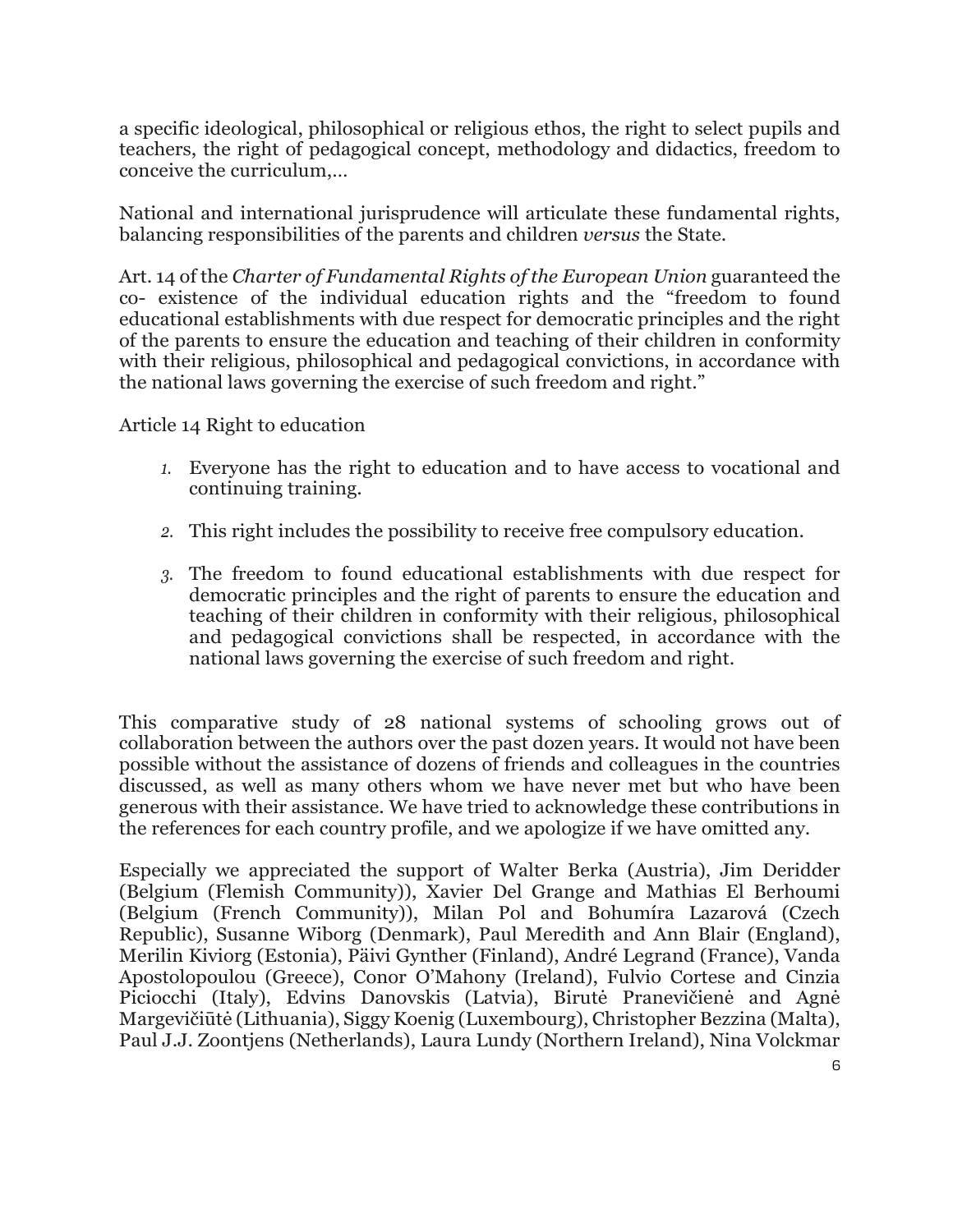(Norway), Katarzyna Górak-Sosnowska, Stanisław Łopatowski, Urszula Markowska-Manista and Michał Rynkowski (Poland), Rodrigo Queiroz e Melo (Portugal), Raluca Bîgu (Romania), Zdenko Kodelja and Marjan Šimenc (Slovenia), Arturo Galán (Spain), Inger Enkvist, Frank Nordberg, and Elisabeth Porath Sjöö (Sweden).

In a few cases (Bulgaria, Germany, Scotland, Switzerland) we have been forced to include the country profile written for the 2004 edition.

#### *Overview*

The structure of the country reports follows a uniform format. The goal of this volume is to provide a brief explanation of the issues that we have sought to address for each country.

The first necessary observation is that the information we have provided about the various countries is not always equivalent. We have placed more emphasis upon the issues that have been most debated in one country or another, and upon the distinctive aspects of the solutions that each has found to the common issues of school autonomy and common standards. Our goal has not been to give an encyclopaedic account, but rather to bring into relief those aspects of educational law and policy in each country from which policymakers and educators in other countries might usefully learn.

Needless to say, it is possible to learn from successes, and also from difficulties…

Particularly in the 'overview' sections of each country report, the reader should expect that the comments reflect to some extent the opinions of the authors. They claim no final authority for these views, but perhaps there is some interest in impressions refracted through many years of experience with many different educational systems.

The reader will also find that some country reports are considerably longer than others. These differences do not reflect a judgment about the importance of the countries or their educational systems, of course, but the extent to which particular arrangements seemed to us worthy of attention. In some cases, the federal structure of the country requires a distinct report.

Finally, no attempt has been made to assess the relative quality of the educational systems, or of different sectors within each country. There is an abundant (though often inconclusive) literature on such quality assessments, and we concluded that it would serve no useful purpose for us to seek to join in those debates.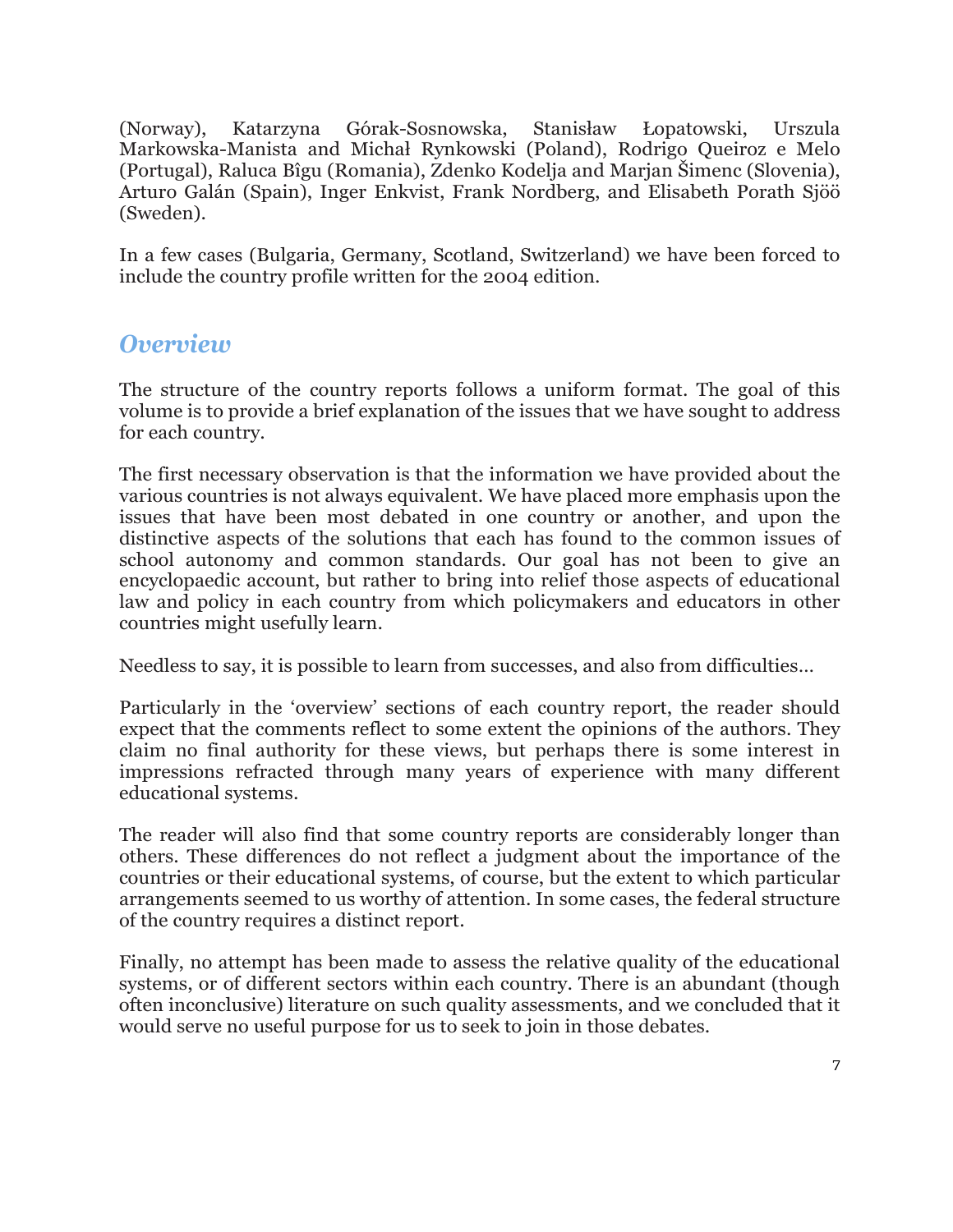## *The structure of schooling*

The concern in these studies has been with the ways in which different countries allow or promote educational freedom - the freedom to establish schools and the freedom to choose schools for one's children and the ways in which the claims of freedom are balanced against those of social justice and educational standards. Inevitably, therefore, we have inquired especially about non-governmental schools, but without neglecting the ways in which freedom may be exercised in the sector of schooling operated by government. For example, groups of teachers and others may be allowed to develop schools with a distinctive educational approach within the state sector, and to operate them with considerable autonomy. Parents may exercise their educational freedom, then, in choosing among schools in the state sector.

This section of the country reports provides an overview of the structure of schooling. There are at least 65 different ways to organize an educational system, as the country reports in volumes 2, 3, and 4 demonstrate, and it can be quite confusing to penetrate behind such labels as "public education" and understand what is referred to. We have sought to provide a brief orientation to each system.

## *The legal framework*

In the constitutions of some of the countries, the responsibility for education and the scope of educational freedom are specified quite explicitly; in other cases it is not. We have reviewed the constitutional provisions, and the controversies which in some cases surround their interpretation.

There is of course a vast body of legislation affecting schools in most countries, and many court decisions on the application of this legislation, as well as of constitutional principles. Even a perfect understanding of the legal situation in each country would not substitute for knowledge of how it operates in practice. Not every law is enforced, or applied strictly and vigorously, and both government procedures and explicit - or tacit - understandings among the various 'stakeholders' have a profound effect upon the autonomy of schools and the accountability to which they are subjected. A number of our authors have therefore sought, in considering the following topics, to inquire beyond the letter of the law to give an account of what actually happens in the relationship between schools and government, between schools and parents, between schools and their staff.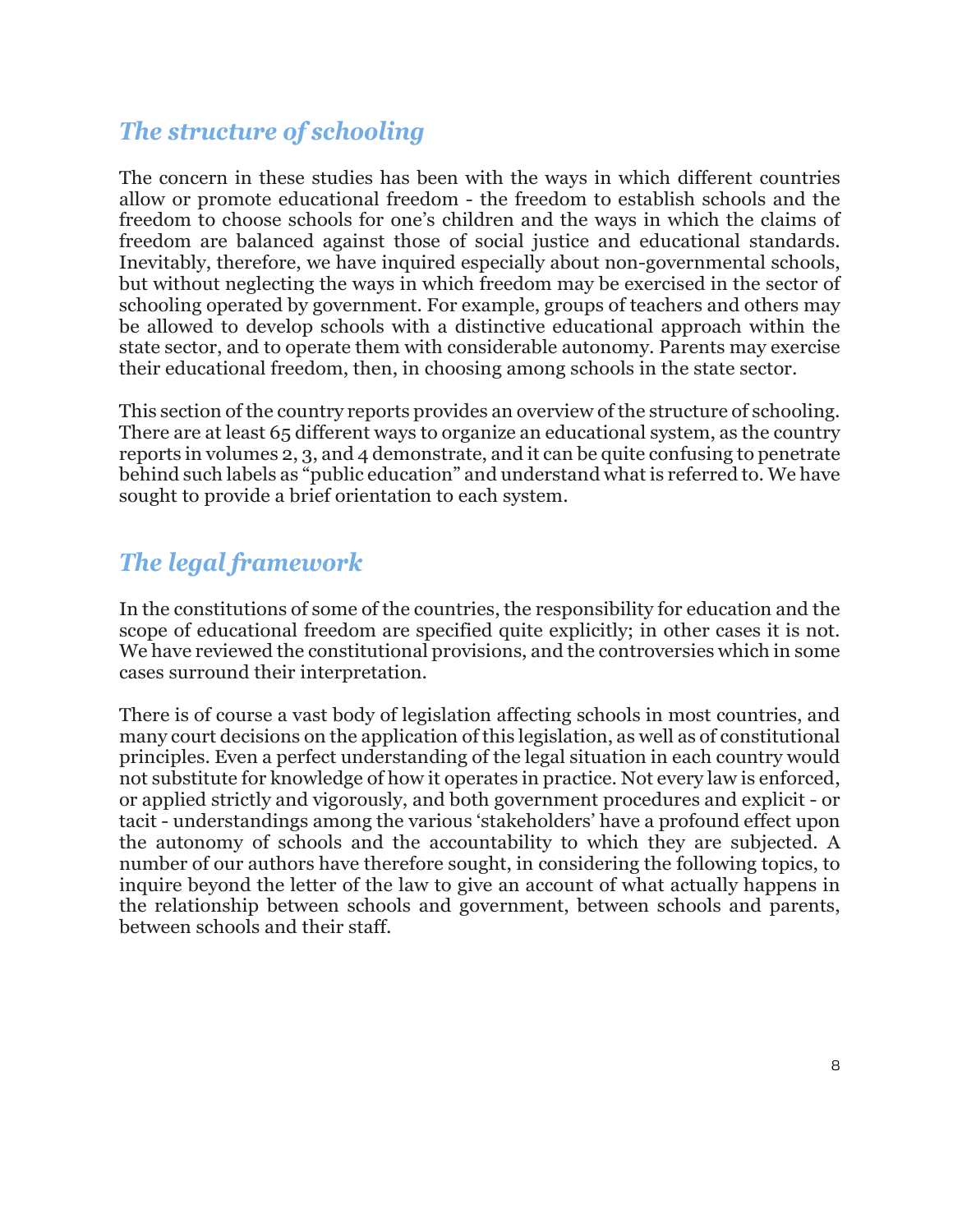## *Freedom to establish non-state schools*

Each of the educational systems included in this volume provides a process for approval of schools that are not operated by government, or at least for the recognition of the diplomas and certificates that they offer as equivalent to those obtained through study in a state school. The process is by no means similar in all cases, however; in some, for example, there are extra burdens upon pupils in nonstate schools to take examinations that are offered through the state system.

Nor does the existence of a formal legal process for approval of non-governmental schools necessarily mean that they can be approved. Under the former communist regime in Poland, for example, regulations adopted by the Ministry of Education in 1965 made provision for approval of schools outside the state system, but the Ministry's officials simply didn't approve any, except in the rare cases of organizations considered entirely reliable ideologically, until the breakthrough in 1989. We have asked the authors to ascertain to what extent the formal procedures for approval really make it possible for educators and others to start schools outside of the public system.

## *Homeschooling*

If all of these educational systems allow non-state schools, and allow pupils to earn recognized qualifications through study in such schools, by no means all of them allow parents to choose to school their children at home. In a number of countries, this is permitted only for reasons of health or excessive distance from any appropriate school, and is very rare.

# *School choice not limited by family income*

Obviously, the right to exercise educational freedom by choosing a school for one's children is limited for those who cannot afford to pay tuition in the non- state schoolsavailable.

When the choice involves religious convictions, a state monopoly on free-of- charge schooling can be a serious limitation on religious freedom as well. Under those circumstances, the state fails in its obligation of neutrality with regard to religion by making it more difficult for a religious parent than for a nonreligious parent to exercise the internationally-recognized right "to choose the kind of education that shall be given to their children."[9](#page-12-8)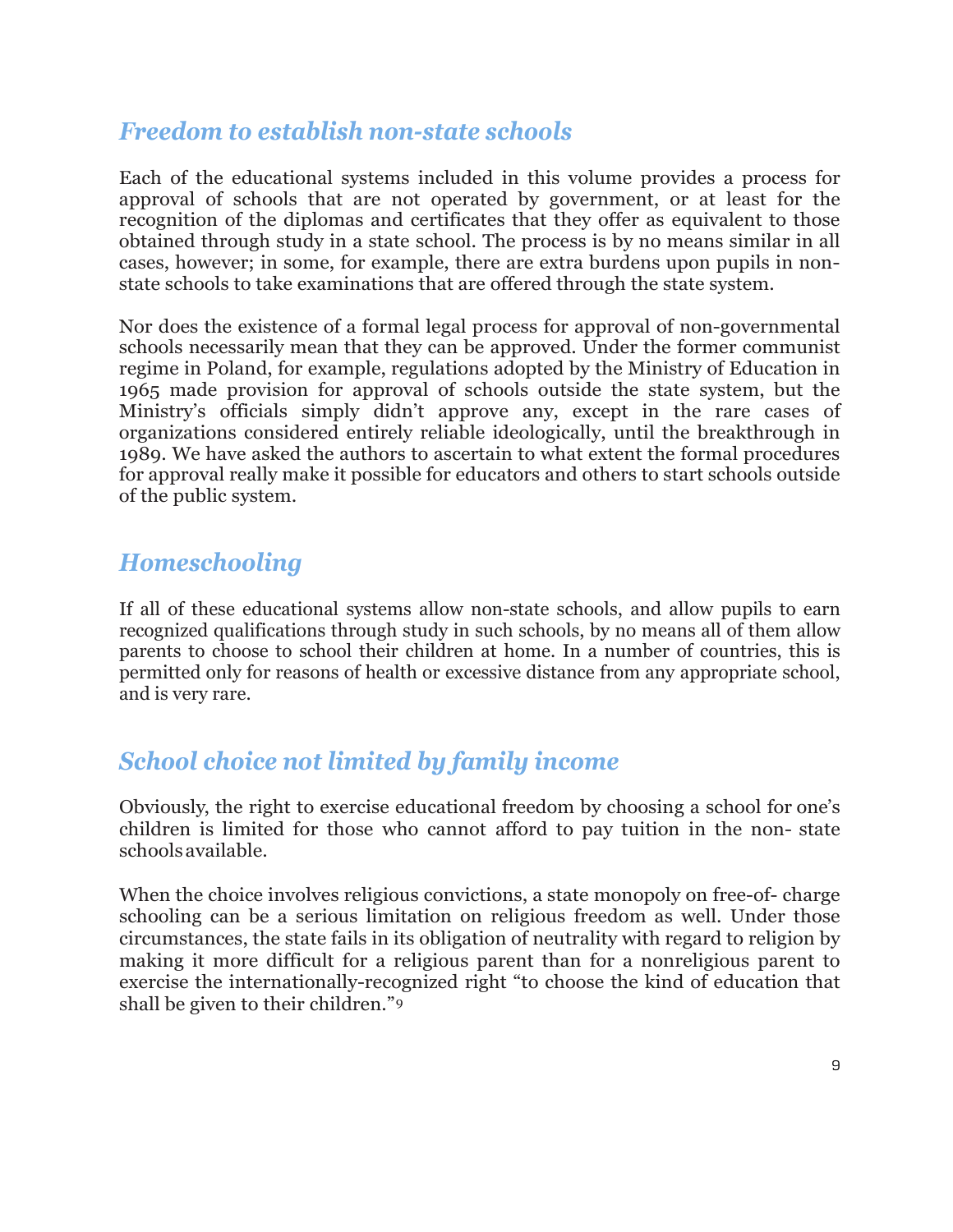In this section, therefore, the authors review the arrangements in the various educational systems to make it possible for parents to exercise the right to choose among schools. Almost all of these countries provide partial or full funding for (stateapproved) schools with a religious character, or in some cases with a distinctive pedagogical approach, on the basis of parental choice. This is not the case in Greece and Bulgaria, and it is only recently and very unevenly becoming the case in Italy.

#### *School distinctiveness protected by law and policy*

The right to choose a non-state school is of only limited value if that school is compelled by government regulations, or seduced by government funding requirements, to be essentially identical to the government's own schools. In this section the authors consider some of the most significant ways in which the distinctiveness of schools may be limited, and the laws or policies which, in some countries, explicitly protect it.

### *Distinctive character*

First, the reports provide an overview of the actual range of choices among schools providing general education – the authors do not attempt, in most cases, to discuss specialized and vocational schools - to give some idea of the nature of the choices available to parents ... and, implicitly, how hospitable the policy and social climate is to educational diversity.

It is clear that in some countries very considerable diversity exists within the public sector, while in other countries it is necessary to go outside the public sector to find such diversity. This should be a warning against too-simple classifications of the range of schools into "public" and "private."

## *Decisions about admitting pupils*

Next the authors consider the sensitive question of whether schools may select which applicants to admit as pupils on the basis of religious or worldview factors, or of the commitment of parents to the particular pedagogical approach of the school. This is distinct, it should be noted, from the question whether schools- especially at the post-primary level - may set admission standards based upon academic qualifications or previous disciplinary record.

While it may seem obvious that schools with a distinctive religious character should be able to use that as a factor in admissions decisions, the question is a difficult one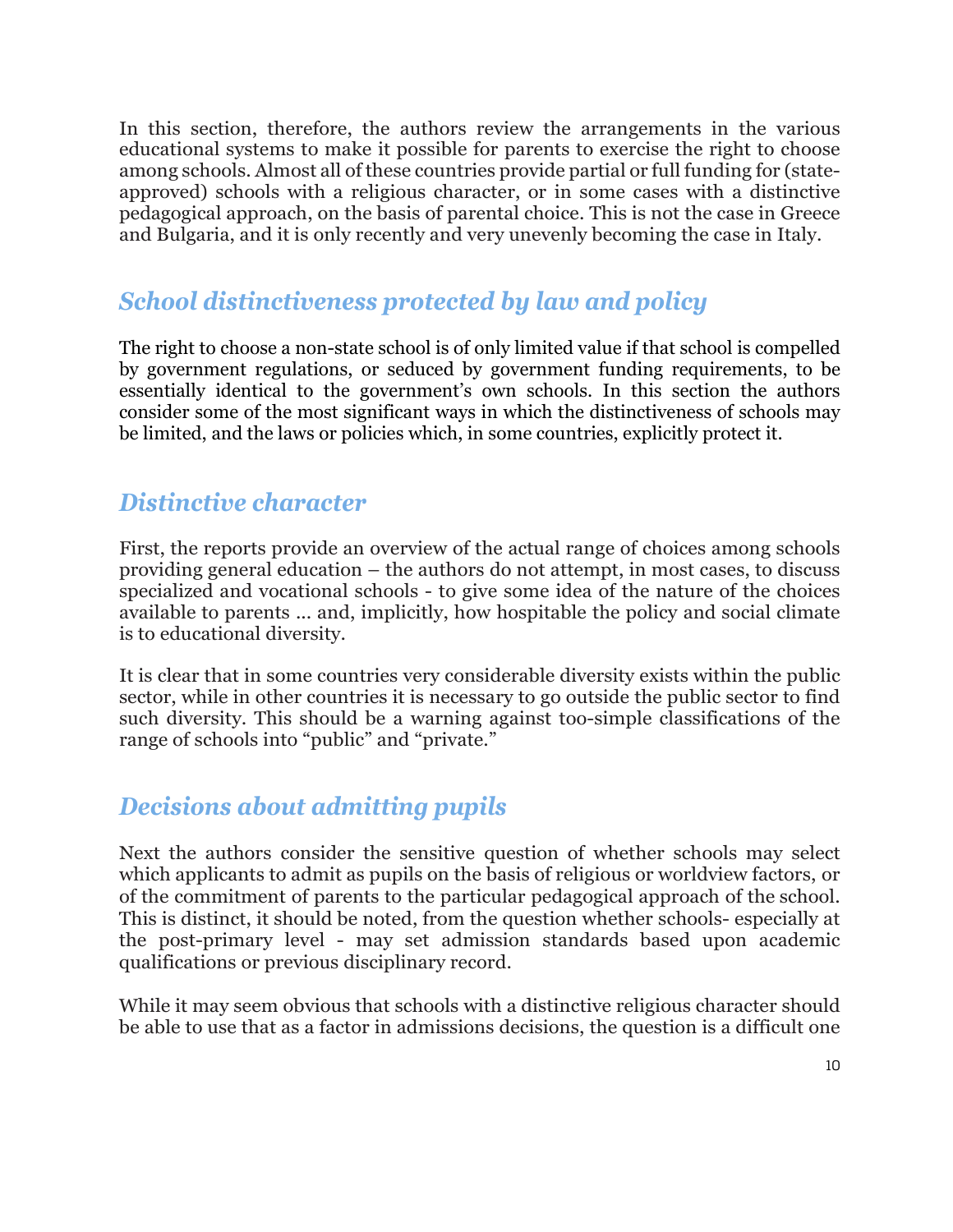in practice. What if such considerations are being used to exclude applicants considered undesirable for other reasons, such as social class or immigrant or minority status? In most of the countries included that accusation has been raised, and different approaches have been taken by public authorities in the effort to balance freedom with social justice concerns.

## *Decisions about staff*

Questions of similar difficulty arise in connection with employing teachers and other staff or, as the occasion arises, dismissing them. Most countries require that schools follow fair employment practices, whether or not they are publicly subsidized. Most require that non- state schools employ teachers whose qualifications are equivalent if not identical to those of teachers in state schools. It is generally understood that schools with a distinctive pedagogical character (for example, a Montessori or a Steiner school) may use that character as a basis for deciding which prospective staff will be able to further the mission of the school. Specialized training, or experience, or a strong interest in that approach to education would justify the selection.

Is it legitimate, though, to use an applicant's religion as the basis for deciding whether he or she should be hired? Or is it legitimate not to continue the employment of a teacher who is otherwise satisfactory because he or she changes religious beliefs, or acts in ways contrary to religious teachings? One of the fundamental principles of modem democratic regimes is that an individual's religion should not be the basis for special treatment, and this is specified in legislation forbidding discrimination. On the other hand, it is obvious that a school cannot retain its religious character unless it may take effective measures to ensure that its staff gives that character their whole-hearted support. Different legal systems have found different ways to balance individual rights with the rights of those who sponsor religious schools ... and the right of parents who choose to send their children to those schools to be confident that it will actually have the character that it professes.

Over the last decade, an impressive body of national and European law has focused on equal treatment and non-discrimination within the education sector, private or public.

# *Accountability for school quality*

Educational standards and the means of holding schools accountable are of course an enormous topic, which we have not attempted to deal with in any depth. Our concern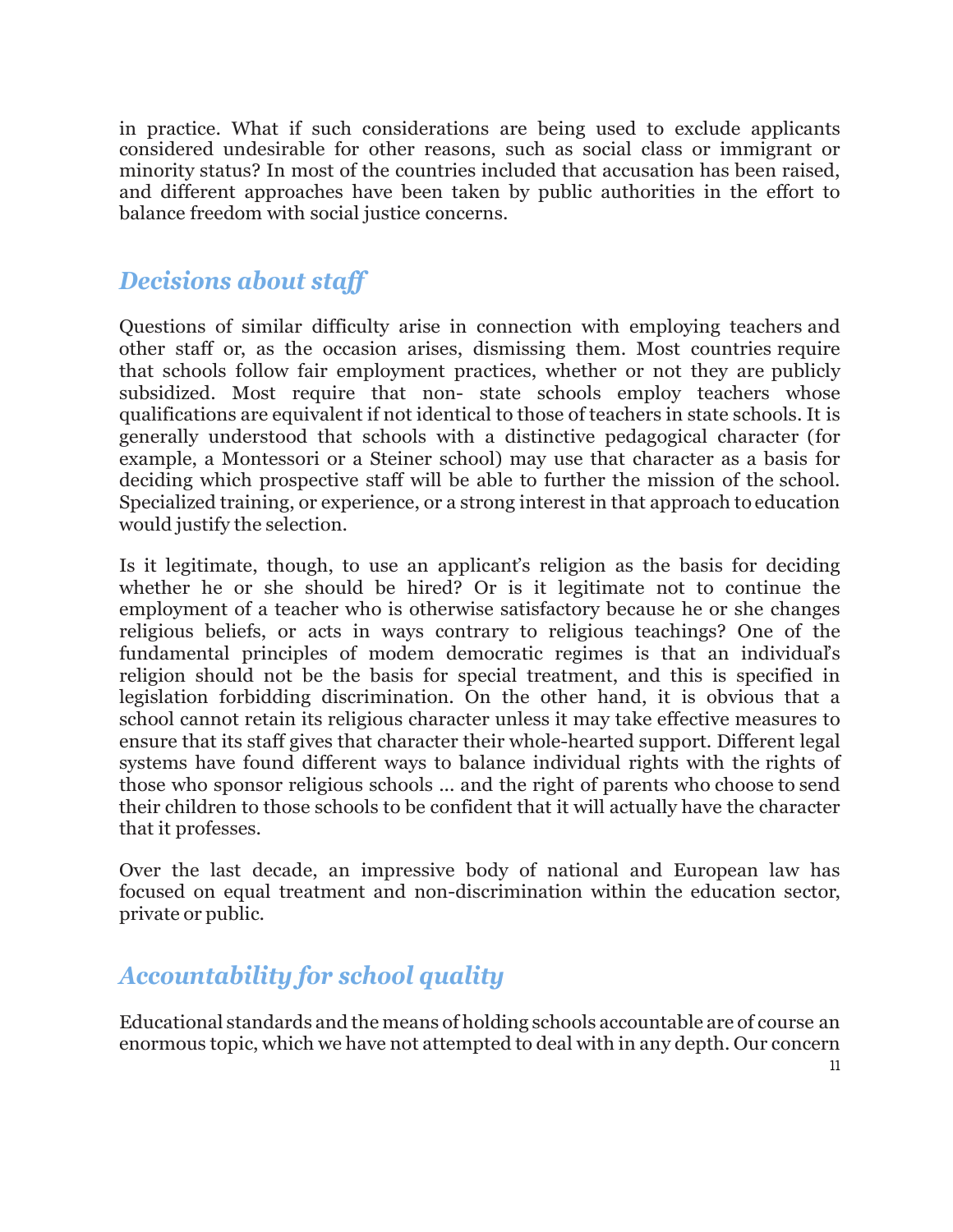in this study has been limited to the ways in which educational standards may prevent schools from developing a distinctive educational program, and especially one intended to satisfy the desire of parents for a school that is distinctive in religious confession or secular worldview.

## *Teaching of values*

This is most likely to be a point of tension to the extent that legislation or educational policies require that every school - including those not operated by governmentteach certain values regarded as essential for civic virtue or social peace. This may well lead to conflict with the sponsors of religious schools. For example, some religious groups teach that men and women have very distinct roles in family and social life; this could conflict with a requirement that schools stress the elimination of "stereotypes" about such roles.

While most of the countries included in this study make conscientious efforts to allow non-governmental schools to present a distinctive understanding of life and an alternative set of values, they draw the line at the teaching of what are considered anti-social messages such as anti-Semitism and racism. Several countries, indeed, require that the education in all schools be consistent with international standards of human rights and promote respect for those rights.

The present volume includes a considerable expansion in the number of European countries studied compared with earlier editions, and a reorganization which we believe will make our work even more useful to students and policy-makers. The additional material in this new publication was in many cases prepared by other hands and only revised by us.

These volumes ought to be seen as a start. Next volumes include a number of other countries from Eastern Europe, from Africa, from Asia, and from Latin America. We hope this edition will also correct the errors which may have made their way into this account, and take note of new developments in the various countries. Our email addresses, for those who are willing to assist us in either respect, are [jan.degroof@ua.ac.be a](mailto:jan.degroof@ua.ac.be)nd [glennsed@bu.edu.](mailto:glennsed@bu.edu)

All reports pay honour to the saying: "*Dans l'enseignement de l'enfant, il y a le tout de sa vie…".*